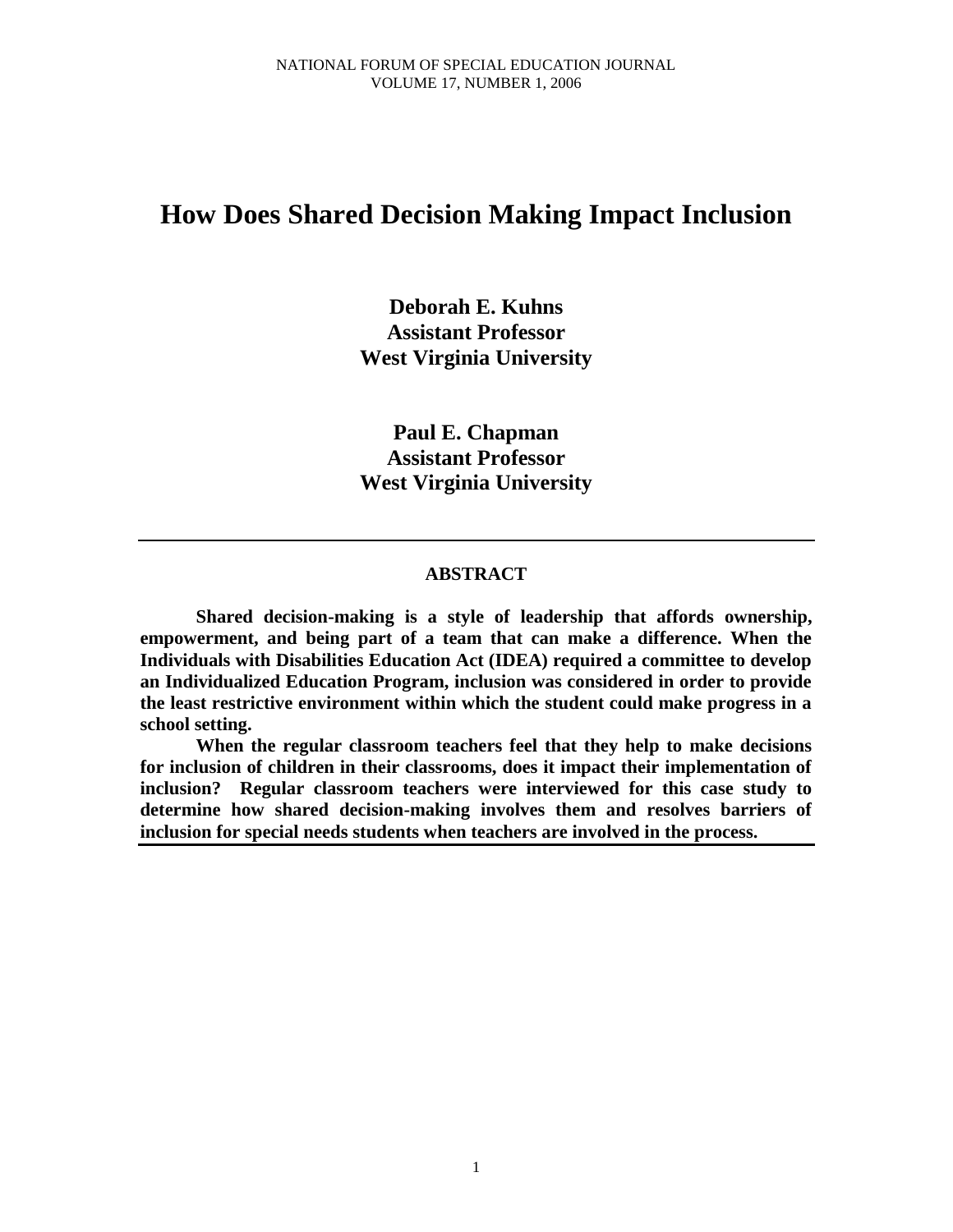### **Introduction**

2\_\_\_\_\_\_\_\_\_\_\_\_\_\_\_\_\_\_\_\_\_\_\_\_\_\_\_\_\_\_\_\_\_\_\_\_\_\_\_\_\_\_\_\_\_\_\_\_\_\_\_\_\_\_\_\_\_\_\_\_\_\_\_\_\_\_\_\_\_\_\_\_\_\_\_\_\_\_\_\_\_\_\_\_

The purpose of this case study was to determine how shared decision-making is working to help the implementation of inclusion for special needs students in one school. The review of literature indicates that successful inclusion is attributed to a team approach. It therefore becomes relevant to determine whether and how regular educators are actually included in the decision-making process when it comes to inclusion of special needs students in their classrooms.

Shared decision-making is a style of leadership that affords ownership, provides empowerment, and allows individuals to be part of a team that can make a difference. When the regular classroom teachers feel that they help to make decisions for inclusion of children in their classrooms, does it impact their implementation of inclusion? Regular classroom teachers in this rural elementary school were interviewed for this case study to determine how shared decision-making involves them and resolves barriers to inclusion for special needs students when teachers are involved in the process. Knowing whether there are barriers to shared decision-making and how collaboration is working will help to determine if inclusion is being implemented in a way that benefits special needs students.

It then becomes important for the benefit of students to answer this question: How does shared decision-making impact the process of inclusion for special needs students? Attempting to find answers to this question leads to two others as subsets to the research question: (a) How can shared decision-making resolve barriers for inclusion? (b) How are regular educators included in the decision-making process when it comes to inclusion of special needs students in their classrooms?

### **A Review of Literature**

Arriving at a definition for inclusion that is acceptable for all concerned has presented both controversy and compromise. Crockett and Kauffman (1999) explain inclusion as a term that most often describes the placement of a student, regardless of the level of his or her disability, into an age-appropriate general education classroom in the local community school. A similar definition was proposed by Wang (1994) when she described inclusion as bringing children who are disabled out of their special classes and into the regular school environment and reducing special education referrals and labels by strengthening regular school programs. Villa and Thousand (2003) describe inclusion as the principle and practice of considering general education as the placement of first choice for all learners, which encourages educators to bring support and services for the students into the classroom.

While the Individuals with Disabilities Education Act (IDEA) does not require inclusion to always be the result of an Individualized Education Program (IEP), it requires an IEP team to determine the least restrictive environment for the child (Setout,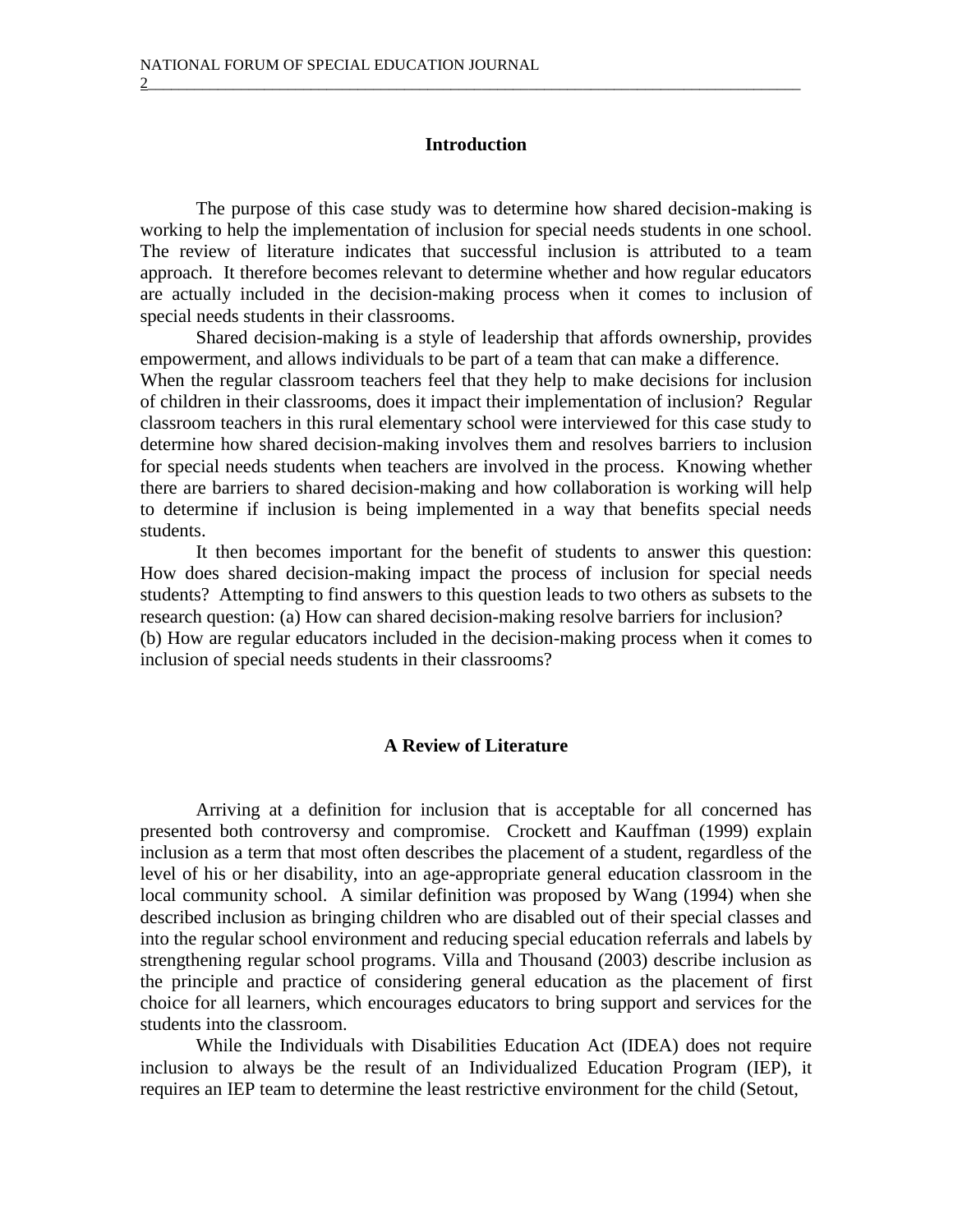2001). Providing individualized instruction means that each student must be looked at as an individual when determining services and modifications. The IEP provides the guidelines and a means of measuring success of services and academic growth for special education students in the regular classroom. While accommodations matter for students, learning is what counts. All students need to be able to demonstrate mastery, not just exposure. Finding the best way to make this happen in every setting is a challenge still facing educators. Despite efforts toward inclusion, various problems exist with implementing it, which include lack of training for teachers and lack of administrative support (Crockett & Kauffman, 1998).

Teachers who were interviewed in school districts in which successful integration into regular classrooms had been found (Janney, Snell, Beers, & Raynes, 1995) attributed the successful integration to a team approach and support offered by the principals in their schools. Fullan and Miles (1992) suggest that collaborative time for teachers to undertake and sustain school improvement may be more important than equipment or facilities or staff development. Inclusive education cannot be successful without collaboration since inclusion is predicated on professionals working together for the purpose of improving the education of all students in the school (Graden & Bauer, 1991). As viewed by Graden and Bauer, collaborative problem solving is central to the success of inclusive schools and provides the support by which interventions, adaptations, and accommodations are implemented in inclusive classrooms.

Sergiovanni (1994) believes that the rationale for shared decision-making is that those who are closest to students are best equipped to make educational decisions to improve instructional programs. It is recommended (Meadows & Saltzman, 2002) that for shared leadership to be successful, the principal must make sure that teachers have the appropriate skills and opportunities to practice them. Liontos (1994) believes that change is most likely to be effective and lasting when those who implement it feel a sense of ownership and responsibility for the process. It is relevant, then, to determine if and how shared decision-making is occurring and giving teachers a sense of ownership, and if it is resolving barriers to inclusion.

#### Method

The method for this case study was to gather the information through informal observations, analysis of IEPs, and directly through interviews with six general educators, who can best provide information concerning implementing inclusion within the regular education classroom. Obtaining the information through multiple sources provides and improves validity for case studies.

### **Participants and Setting**

The subjects for this study were six regular classroom teachers within an elementary school in a rural community located in north central West Virginia. The school contains 480 preschool through fourth-grade students. In recent years, consolidation of four smaller schools gathered the teachers and students together under

\_\_\_\_\_\_\_\_\_\_\_\_\_\_\_\_\_\_\_\_\_\_\_\_\_\_\_\_\_\_\_\_\_\_\_\_\_\_\_\_\_\_\_\_\_\_\_\_\_\_\_\_\_\_\_\_\_\_\_\_\_\_\_\_\_\_\_\_\_\_\_\_\_\_\_\_\_\_\_\_\_\_\_\_\_3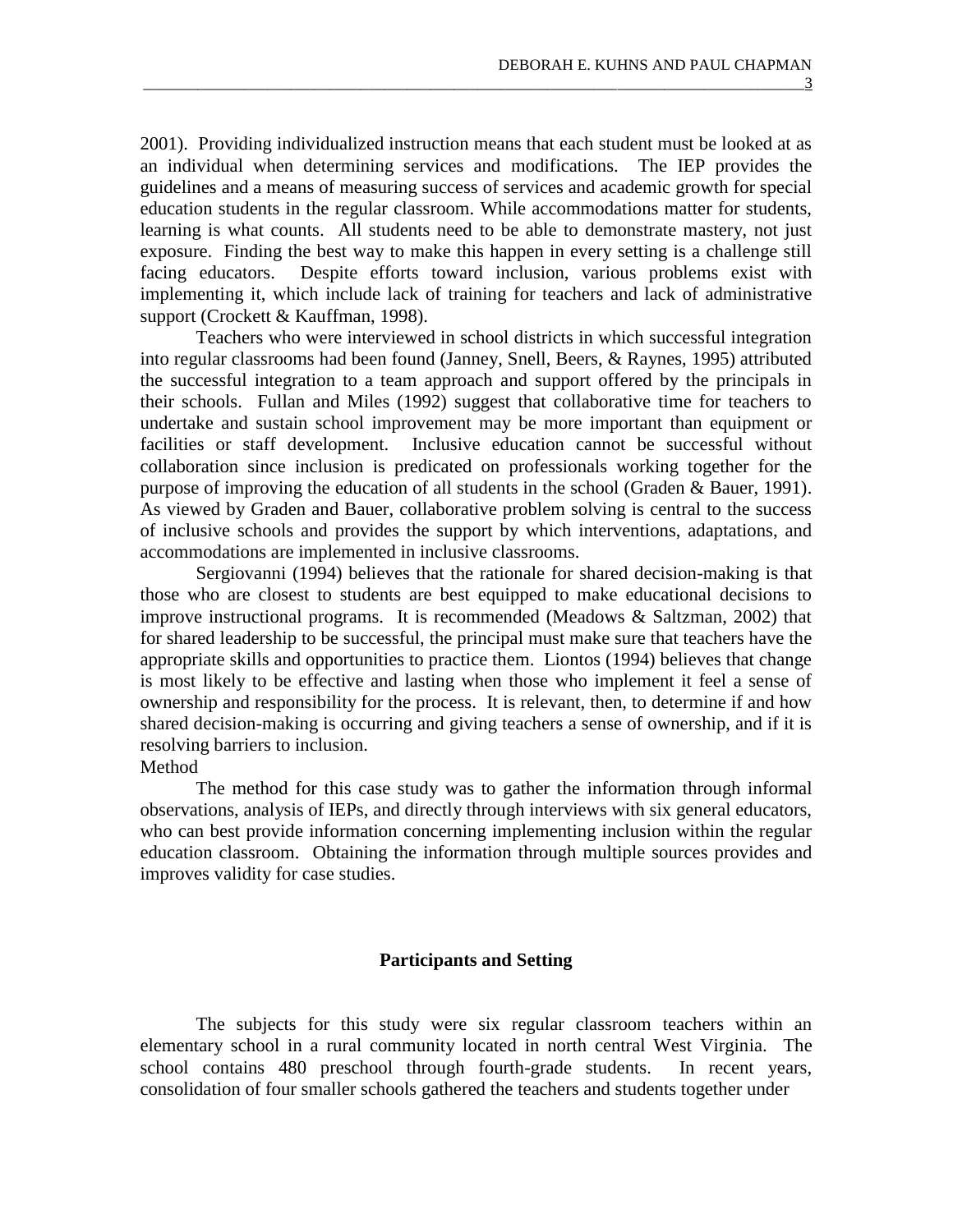one roof and under the leadership of one principal, who was hired from outside of the district. The implementation of inclusion was varied within the four smaller schools, which led to various interpretations of how it should be implemented in this school.

Within the school there are 22 regular classroom teachers from preschool to fourth grade. One regular classroom teacher having the highest number of identified special education students in each grade was selected to be interviewed for each of the six grade levels. It was believed that the challenges of instructing special needs students could be better identified and expressed by teachers having several students with IEPs in their classes. The six participating grade-level teachers had the following number of identified special needs students within their classes during this case study: preschool (3), kindergarten  $(1)$ , first  $(3)$ , second  $(6)$ , third  $(5)$ , and fourth  $(6)$ .

#### **Procedures**

Each of the six regular education teachers were given a simple one-question questionnaire explaining briefly the reason for requesting their assistance. These teachers were asked to put their name on the paper and to circle yes or no to answer this question: Would you be willing to assist me with work on my dissertation concerning inclusion? If any of these six teachers preferred not to participate, then the teacher having the next highest number of special education students for that grade level would have been asked until six willing participants were procured.

After receiving their willingness to participate, a letter explaining the study further was given to the six teachers. After this point, the respondents were identified only by grade level. Interviews conducted with each willing participant obtained their opinions and knowledge about inclusion and shared decision-making, as well as the current modifications and accommodations they were making for the identified special education students in their class. A Summary Sheet from each student's Individualized Education Program (IEP), which lists the modifications developed for each identified special education student, was provided for the researcher by the special educator who served the students from these six classrooms. These are obtained by accessing the IEP Writer computer program, which is used to develop and print each student's IEP.

Examination of the Summary Sheet for each student determined what program modifications were suggested for the students in each of the classrooms. An IEP Document Analysis Protocol was developed to determine the various modifications that were to be implemented within each classroom. The number of times was documented that a specific modification was listed on the IEPs represented within that class. This provided the researcher with a composite list of the modifications that had been recommended for each of the special needs students who were included within each of the six classrooms and how often the same modification appeared in these IEPs from each class.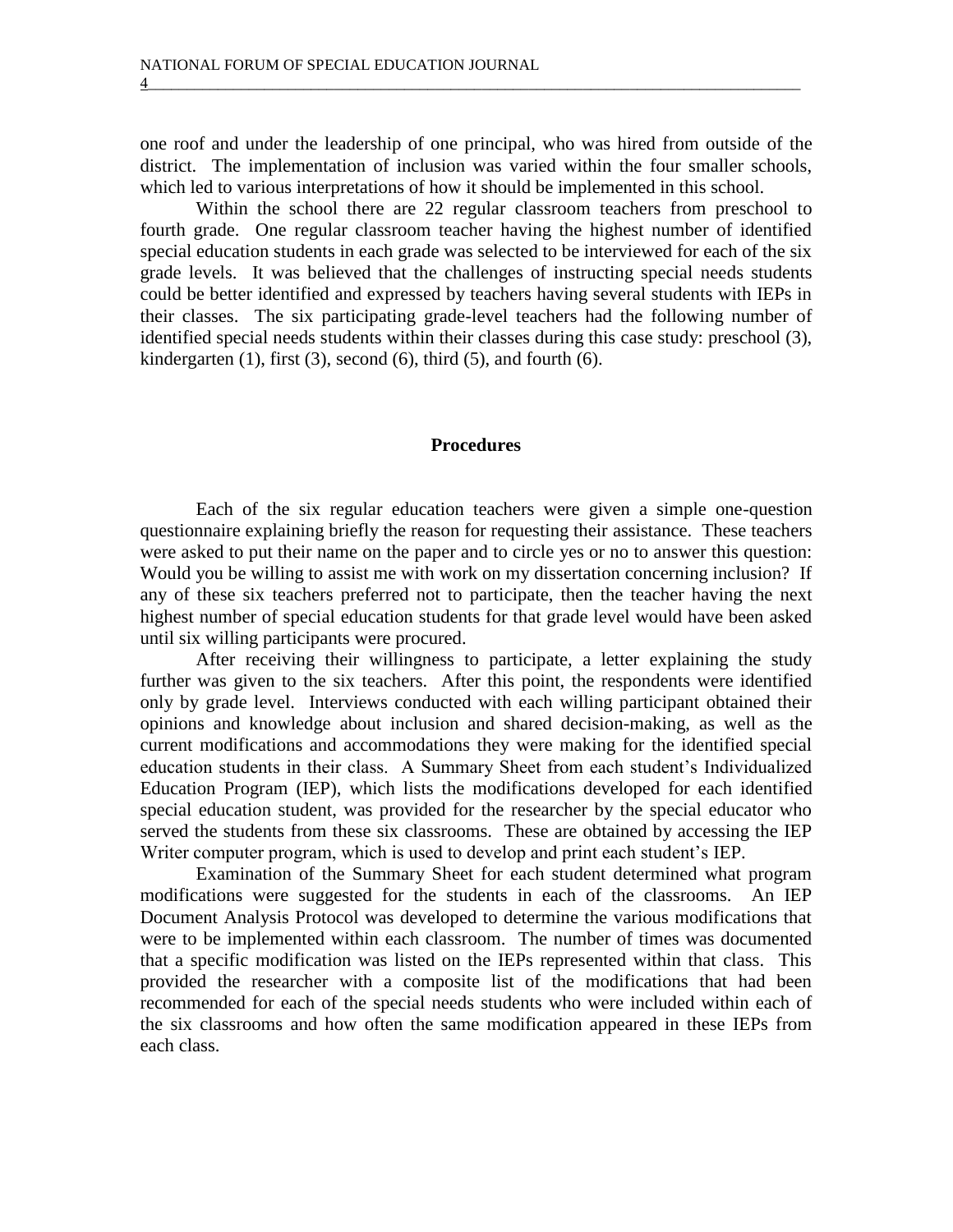While interviewing the regular classroom teachers, a prepared protocol of questions was used. These focused interviews remained open-ended but followed the protocol. The interviews were conducted with the classroom teachers who had met the criteria and had expressed a willingness to participate. During the interviews, the participants responded to questions regarding inclusion and shared decision-making. Their exact responses were recorded electronically with written notes taken briefly during the interview. Transcribed interviews were analyzed using the Ethnograph v5.0 computer software program as well as completing a manual analysis of the teacher's opinions and perceptions. Through analysis determining segments of interest, barriers to inclusion were ascertained from the teachers' responses to questions, as well as whether the regular educators feel included in the decision-making process for implementing inclusion in their school.

\_\_\_\_\_\_\_\_\_\_\_\_\_\_\_\_\_\_\_\_\_\_\_\_\_\_\_\_\_\_\_\_\_\_\_\_\_\_\_\_\_\_\_\_\_\_\_\_\_\_\_\_\_\_\_\_\_\_\_\_\_\_\_\_\_\_\_\_\_\_\_\_\_\_\_\_\_\_\_\_\_\_\_\_\_5

The transcript from each interview was also reviewed to identify categories within the themes. The major themes were reviewed for similarities and common relationships. Strauss and Corbin (1998) refer to examination and interpretation of data gathered for qualitative research as a microanalysis. "Qualitative analysis involves a radically different way of thinking about data" (Strauss & Corbin, 1998, p.59). It requires the researcher to learn to listen and let the data speak to them.

## **Results Informal Observations**

Informal observations within the classrooms indicated a nurturing and academic atmosphere, as well as attempts to try new experiences and ideas. The fourth-grade teacher was attempting a strategy that she expressed a desire to do, having the students work in small groups. Students orally responding as a group, while reviewing a phonemic awareness skill, was the method of instruction within the first-grade class as the students sat on the carpet surrounding the teacher. The preschoolers had just completed lunch and were resting with their heads on the tables to settle their stomachs before going out onto the new playground. The students in the second and third grades were discussing character traits in their classrooms. In the kindergarten class, the children were singing during their morning welcoming activities. Engaging activities in which all students were included were observed with evidence of all students participating within the classrooms. This was a relevant observation for my study.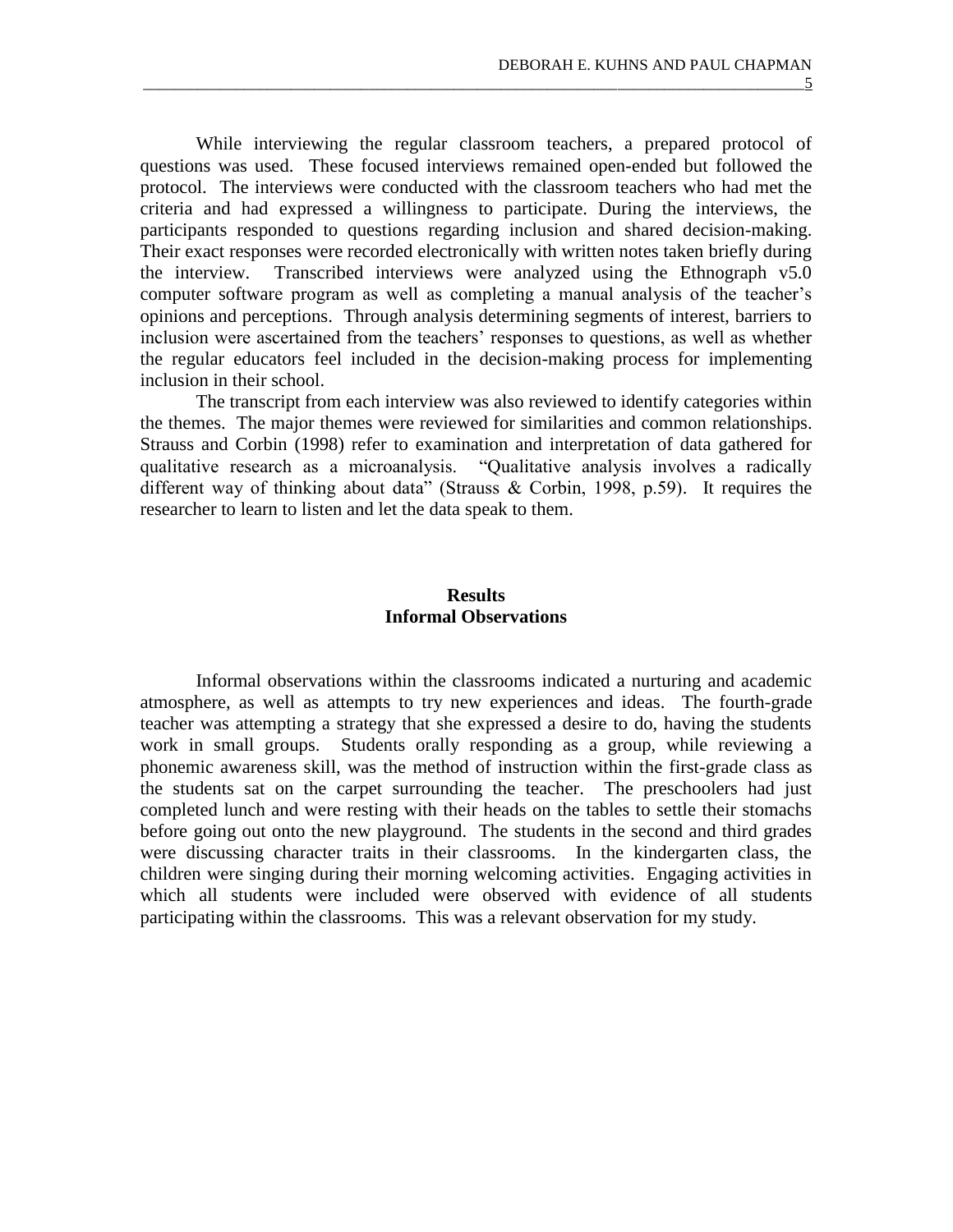### **IEP Document Analysis**

 $6$   $\overline{\phantom{a}}$ 

Within the six interviewed regular education classrooms, there were a total of fifty-four separate modifications listed on the students' IEPs. However, when asked questions about what modifications they were using in class and what they might be doing for special education students that will enhance instruction for all students, the teachers indicated thirty additional modifications that they were currently implementing that were not listed on their students' IEPs. Of the fifty-four separate modifications, only ten that were listed on their students' IEPs were reportedly being used by these six teachers in their classrooms (see Table 1). This indicates that only 18% of the modifications listed on the students' Individualized Education Program (IEP) were mentioned by the teachers when asked what modifications they use in class.

Table 1

|              | Number of IEP | Accurately reported                                                          |  |  |
|--------------|---------------|------------------------------------------------------------------------------|--|--|
| Grade Level  | Modifications | Modifications                                                                |  |  |
| Preschool    | 8             |                                                                              |  |  |
| Kindergarten | 4             |                                                                              |  |  |
| First        | 9             | Reduced work                                                                 |  |  |
| Second       | 12            | Grade on oral work<br>Small group-work<br>Having charts in room              |  |  |
| Third        | 8             | Retest if failure<br>Reduced work                                            |  |  |
| Fourth       | 13            | Read tests orally<br>Reduced work<br>Small groups<br>Read assignments orally |  |  |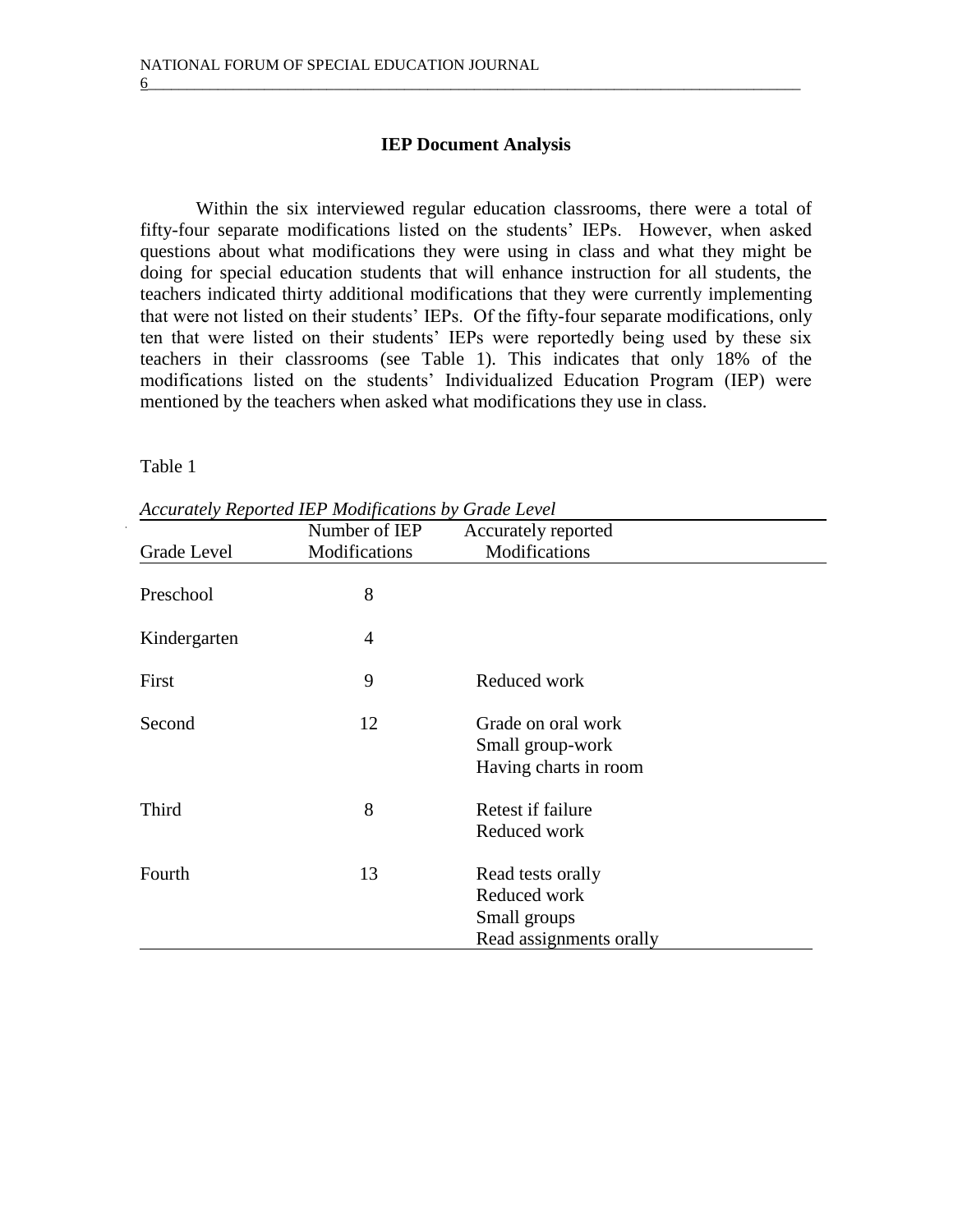\_\_\_\_\_\_\_\_\_\_\_\_\_\_\_\_\_\_\_\_\_\_\_\_\_\_\_\_\_\_\_\_\_\_\_\_\_\_\_\_\_\_\_\_\_\_\_\_\_\_\_\_\_\_\_\_\_\_\_\_\_\_\_\_\_\_\_\_\_\_\_\_\_\_\_\_\_\_\_\_\_\_\_\_\_7

# **Interviews**

The information reported by the teachers from the six individual grades yields Table 2 in which four common trends can be identified from the interviews of how shared decision-making impacts inclusion. It can be seen that the teachers' comments indicate that within these four areas of impacting inclusion there are many examples of shared decision-making being effectuated in this educational environment.

### Table 2

| Trends                       | Examples                                                                                                                                                                                                                                                                                                                                                                                                        |  |  |
|------------------------------|-----------------------------------------------------------------------------------------------------------------------------------------------------------------------------------------------------------------------------------------------------------------------------------------------------------------------------------------------------------------------------------------------------------------|--|--|
|                              |                                                                                                                                                                                                                                                                                                                                                                                                                 |  |  |
| At SAT $&$ IEP meetings      | Look at samples of student's work<br>Discuss what has and hasn't worked for the student<br>Work as a team to make decisions<br>Discuss academic and social progress<br>Discuss student's needs with all the people involved<br>Get input from other people                                                                                                                                                      |  |  |
| <b>Through Collaboration</b> | Scheduling the students<br>Everybody has different opinions $\&$ sees a child differently<br>Modifications<br>Strategies & techniques<br>Curriculum<br>Talking $\&$ sharing $\&$ coming up with a good plan that is<br>best for the student<br>Regular ed. and special ed. sharing weekly lesson plans<br>The best way for special students to learn<br>Special educators sharing ideas with classroom teachers |  |  |
| By Services for Students     | Placement for student's benefit<br>Programs students should be in<br>Trying to make transitions smoother<br>Regular educators sharing with special educators what is<br>needed for them to help students in regular classroom<br>Getting the best possible situation going for the child                                                                                                                        |  |  |
| <b>Resolves Barriers</b>     | Special educators going into regular classrooms to work to<br>help students with regular educator<br>Shared decision-making has an impact on how teachers feel<br>about inclusion<br>Work harder to achieve the goal by being a part of it                                                                                                                                                                      |  |  |

*How Shared Decision-Making Impacts Inclusion*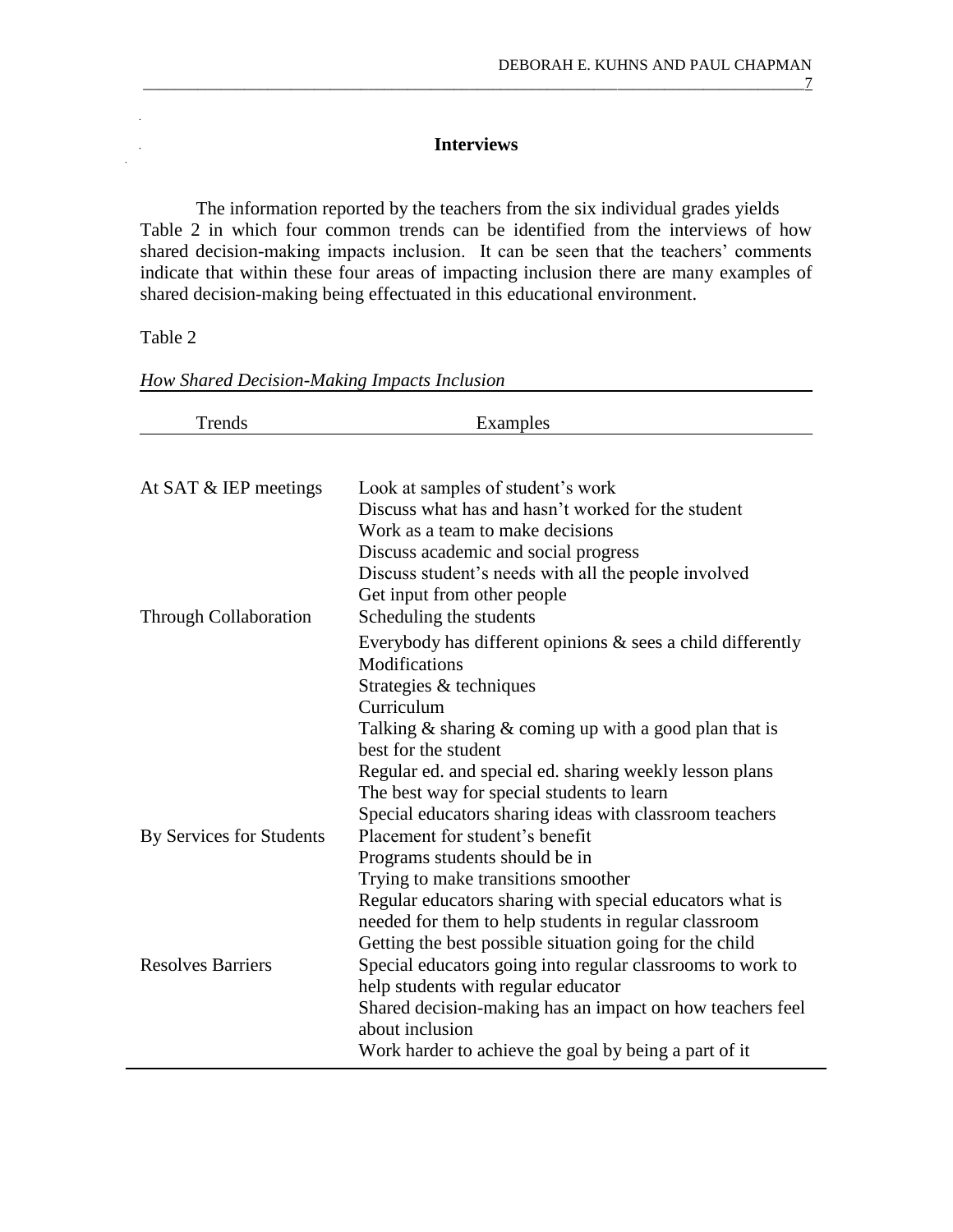# Figure 1



*Barriers to Inclusion*

 $8$   $\,$ 

Figure 1. Separate barriers to inclusion reported by the teachers interviewed (left axis) and barriers divided into separate categories (right axis) yield the number of reported barriers to inclusion for each category.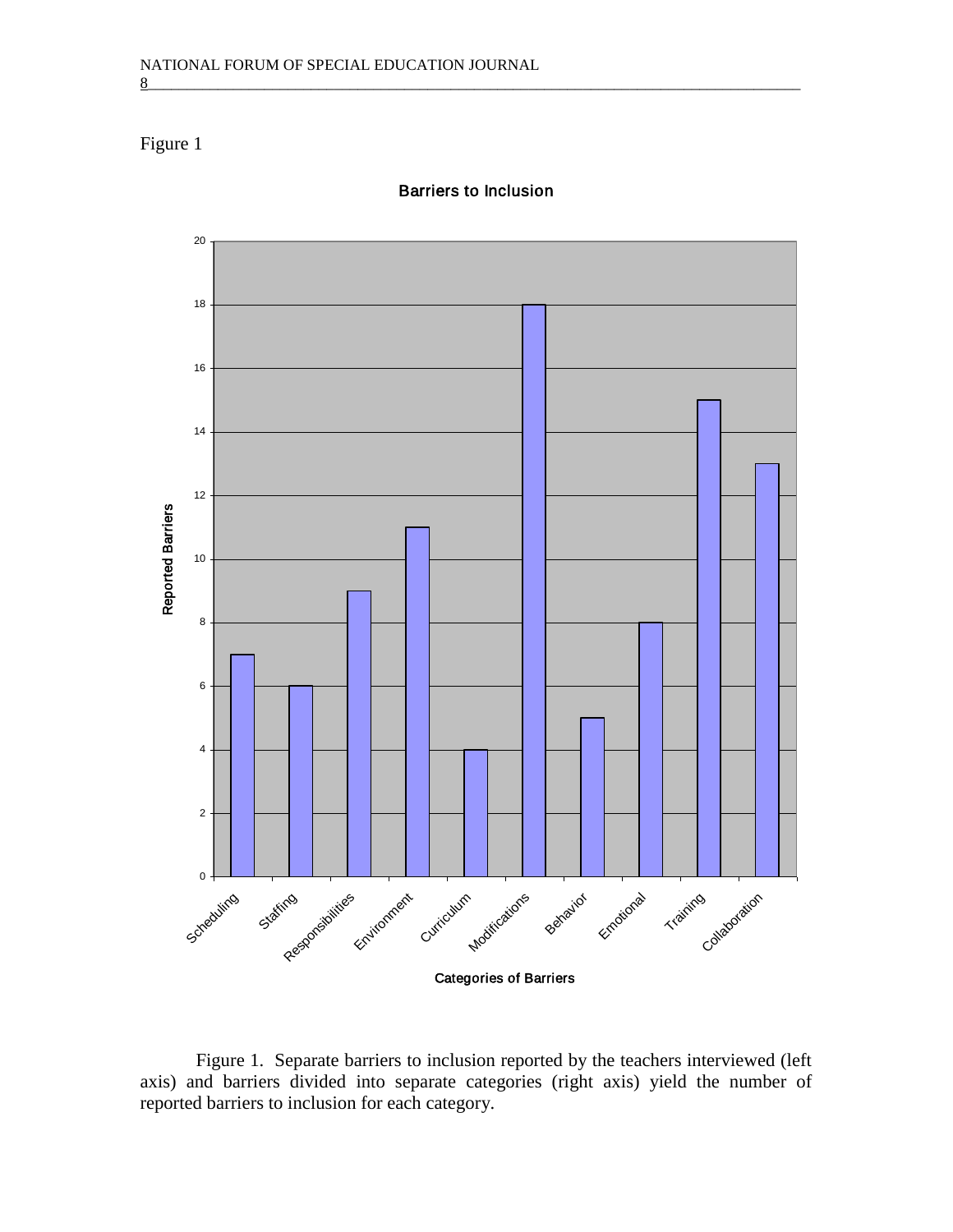While examples of shared decision-making were apparent, as reported by these teachers, they also expressed barriers to inclusion. Figure 1 discloses the barriers to inclusion by the number of reports within the interviews. As can be seen, modifications was the most frequently reported barrier to inclusion within these six classrooms with lack of training being the next highest reported barrier, followed by a need for more collaboration. Curriculum was indicated as the least concern regarding inclusion for students.

\_\_\_\_\_\_\_\_\_\_\_\_\_\_\_\_\_\_\_\_\_\_\_\_\_\_\_\_\_\_\_\_\_\_\_\_\_\_\_\_\_\_\_\_\_\_\_\_\_\_\_\_\_\_\_\_\_\_\_\_\_\_\_\_\_\_\_\_\_\_\_\_\_\_\_\_\_\_\_\_\_\_\_\_\_9

In the setting for this case study, the principal encouraging shared decisionmaking leads to teachers resolving barriers to inclusion on their own. Although barriers to inclusion exist within this school setting, there are definite examples of solving these issues that were corroborated by the teachers. For example, while teachers indicated that there are additional responsibilities for them to instruct special needs students within their classrooms, an example given was the issue being resolved by special education teachers going into the regular classrooms to assist with instruction. The issue of the same reading series being used by both regular and special educators was resolved by the teachers being involved with the selection process of a new reading series that would meet the needs of all students and that could be used within special education and regular classroom settings. Special educators and regular educators getting together at the beginning of the year assists in determining what will help special needs students.

Table 3 demonstrates examples of how shared decision-making is helping to resolve these barriers within the ten categories, according to the participants' responses during the interviews.

The information from the interviews provided nine categories of ways that the teachers are included in making decisions affecting inclusion. A statement such as, "You work harder to achieve the goal because you were a part of it," is viewed as one way – by taking ownership – that regular educators are included in shared decision-making for inclusion. "Shared decision-making helps with including students and doing lessons and modifications" expresses another way that regular educators are included in the decisions for inclusion of special needs students. Breaking this type of information down into grade levels (see Figure 2) demonstrates further how teachers within this school make decisions that yield positive results toward implementing inclusion. Six of the nine ways were verbalized by all of the teachers interviewed.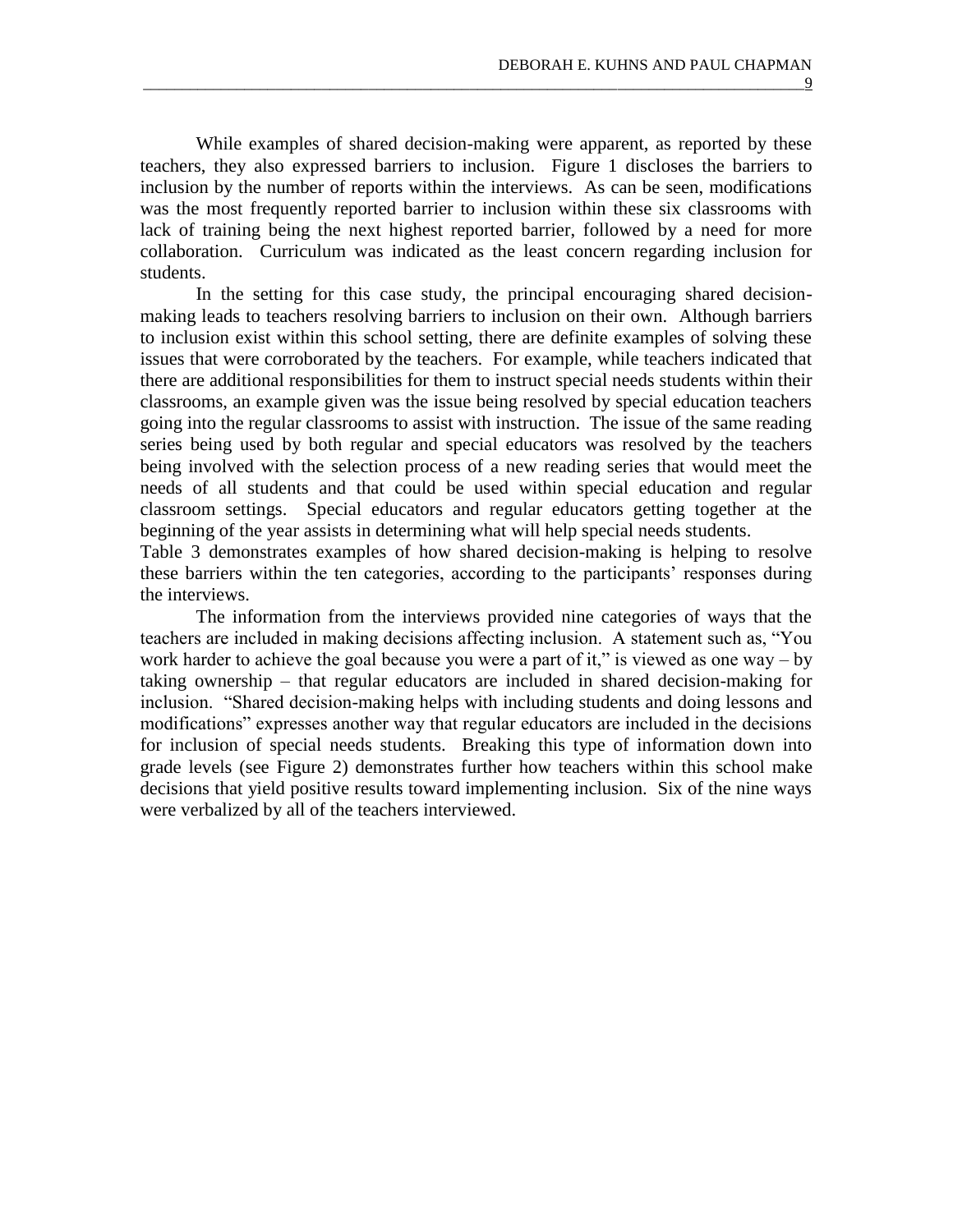# Table 3

# *Examples of How Shared Decision-Making is Resolving these Barriers for Inclusion*

| <b>Barrier</b>   | Possible Solution to Barrier                                            |  |  |  |  |
|------------------|-------------------------------------------------------------------------|--|--|--|--|
|                  |                                                                         |  |  |  |  |
| Scheduling       | Through decisions about scheduling and inclusion by special educators   |  |  |  |  |
|                  | Placement in specific regular classroom                                 |  |  |  |  |
| <b>Staffing</b>  | Principal adding staff after discussion about preschool student         |  |  |  |  |
| Responsibilities | Special ed. teachers going into regular classes to provide assistance   |  |  |  |  |
| Environment      | Special educator suggests strategies to use with children               |  |  |  |  |
| Curriculum       | Requested same reading series for both special and regular ed.          |  |  |  |  |
| Modifications    | Deciding on modifications as a team at SAT and IEP meetings             |  |  |  |  |
| Behavior         | Having somebody else right there to help focus the students' attention  |  |  |  |  |
| Emotional        | Everybody having a voice                                                |  |  |  |  |
|                  | Working harder to achieve a goal when you are a part of it              |  |  |  |  |
|                  | Feeling important and worthwhile                                        |  |  |  |  |
|                  | Impacts teachers' feeling about inclusion                               |  |  |  |  |
| Training         | Being given hand-outs by special educators                              |  |  |  |  |
|                  | Regular education and special education working together                |  |  |  |  |
| Collaboration    | At SAT and IEP meetings                                                 |  |  |  |  |
|                  | Through planning together at the beginning of the year                  |  |  |  |  |
|                  | Discussing strategies, techniques, modifications, schedules, curriculum |  |  |  |  |
|                  | Classroom teachers getting ideas from special educators for students    |  |  |  |  |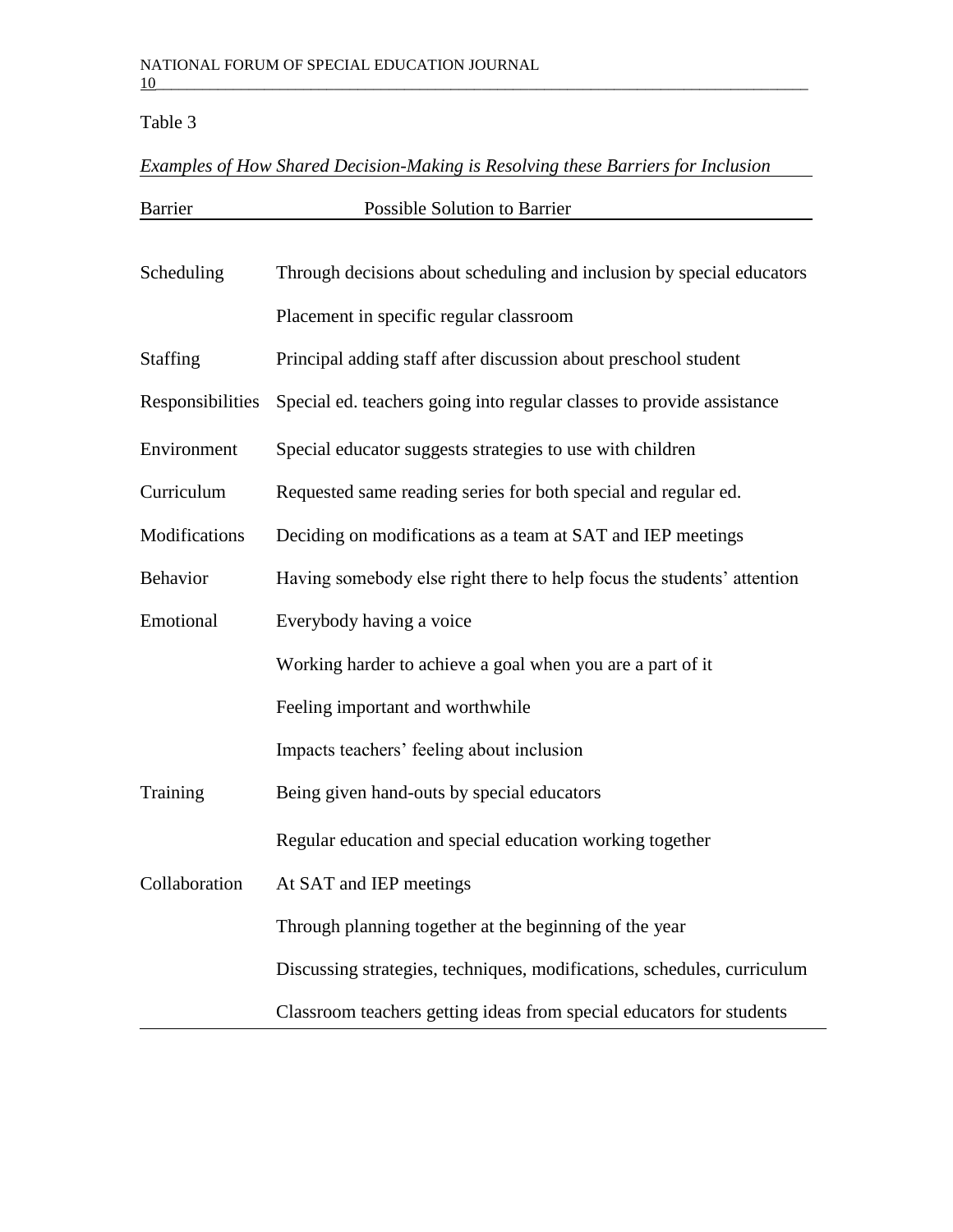# Figure 2

# How Regular Educators are Included in Shared Decision-Making for Inclusion by Grade Level

|                                                        | $\mathbf{P}$ | K | 1 <sup>st</sup> | 2 <sup>nd</sup> | 3 <sup>rd</sup> | $4^{\text{th}}$ |
|--------------------------------------------------------|--------------|---|-----------------|-----------------|-----------------|-----------------|
| At SATs & IEPs                                         |              | X | X               | X               | X               | X               |
| By planning for students (placement, scheduling, etc.) |              | X | X               | X               | X               | X               |
| By planning for curriculum $\&$ modifications          |              | X |                 | X               | X               | X               |
| By determining what's best for students                |              | X | X               | X               | X               | X               |
| Through collaboration                                  |              | X | X               | X               | X               | X               |
| With positive feelings about inclusion                 |              | X | X               | X               | X               | X               |
| With positive feelings about shared decision-making    |              | X | X               | X               | X               | X               |
| By taking ownership                                    |              |   | X               |                 |                 | X               |
| By working as a team                                   | X            |   | X               |                 |                 |                 |

Figure 2. Nine different ways emerged of how regular education teachers share in decisions that assist in implementing inclusion within this school.

\_\_\_\_\_\_\_\_\_\_\_\_\_\_\_\_\_\_\_\_\_\_\_\_\_\_\_\_\_\_\_\_\_\_\_\_\_\_\_\_\_\_\_\_\_\_\_\_\_\_\_\_\_\_\_\_\_\_\_\_\_\_\_\_\_\_\_\_\_\_\_\_\_\_\_\_\_\_\_\_\_\_\_\_11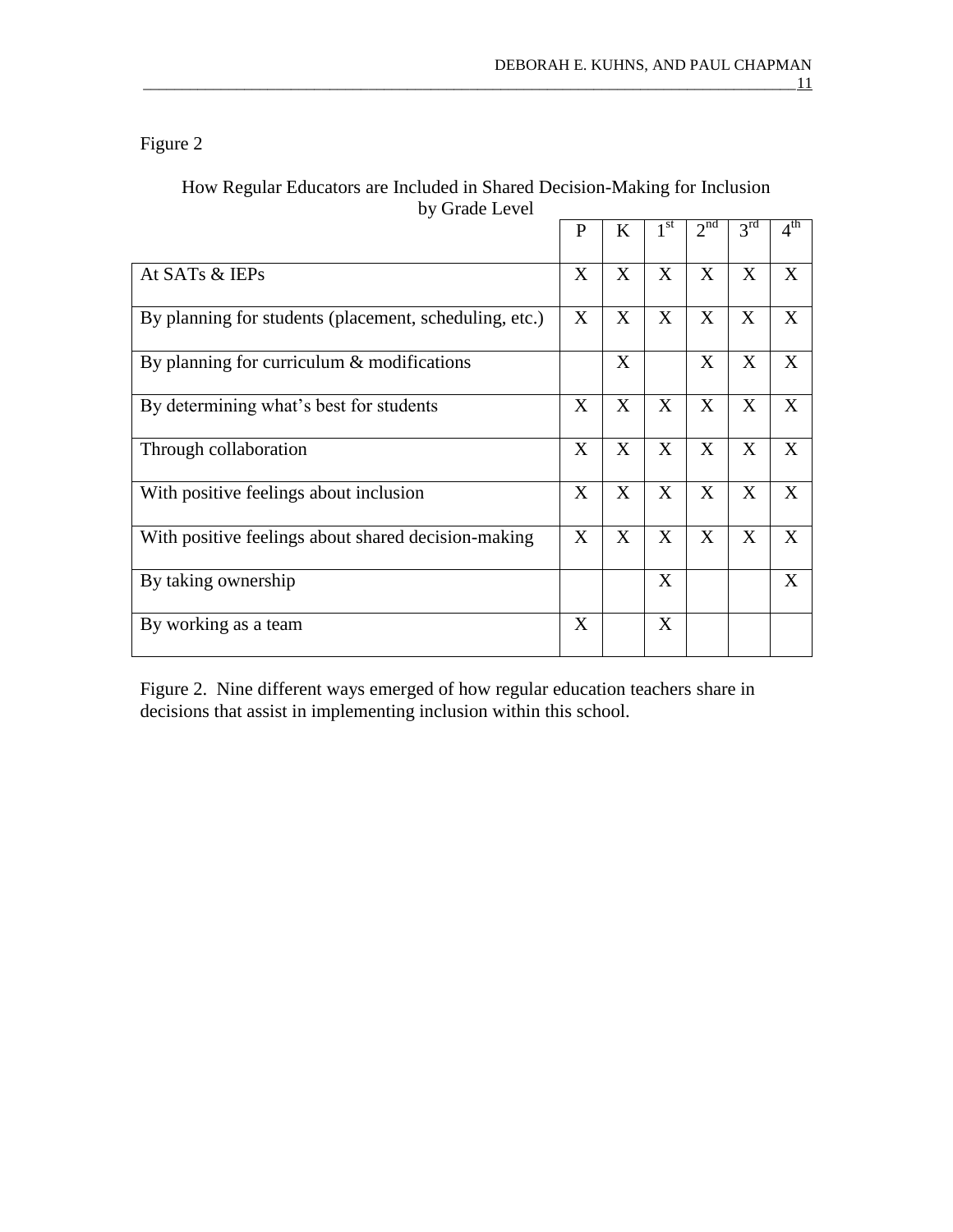Figure 3



*Emergent Themes*

Figure 3. The themes (left axis) that emerged from the six teachers' comments are indicated. The frequency of the comments is demonstrated by the number of teachers (right axis) making statements that fall into each of these thirteen themes.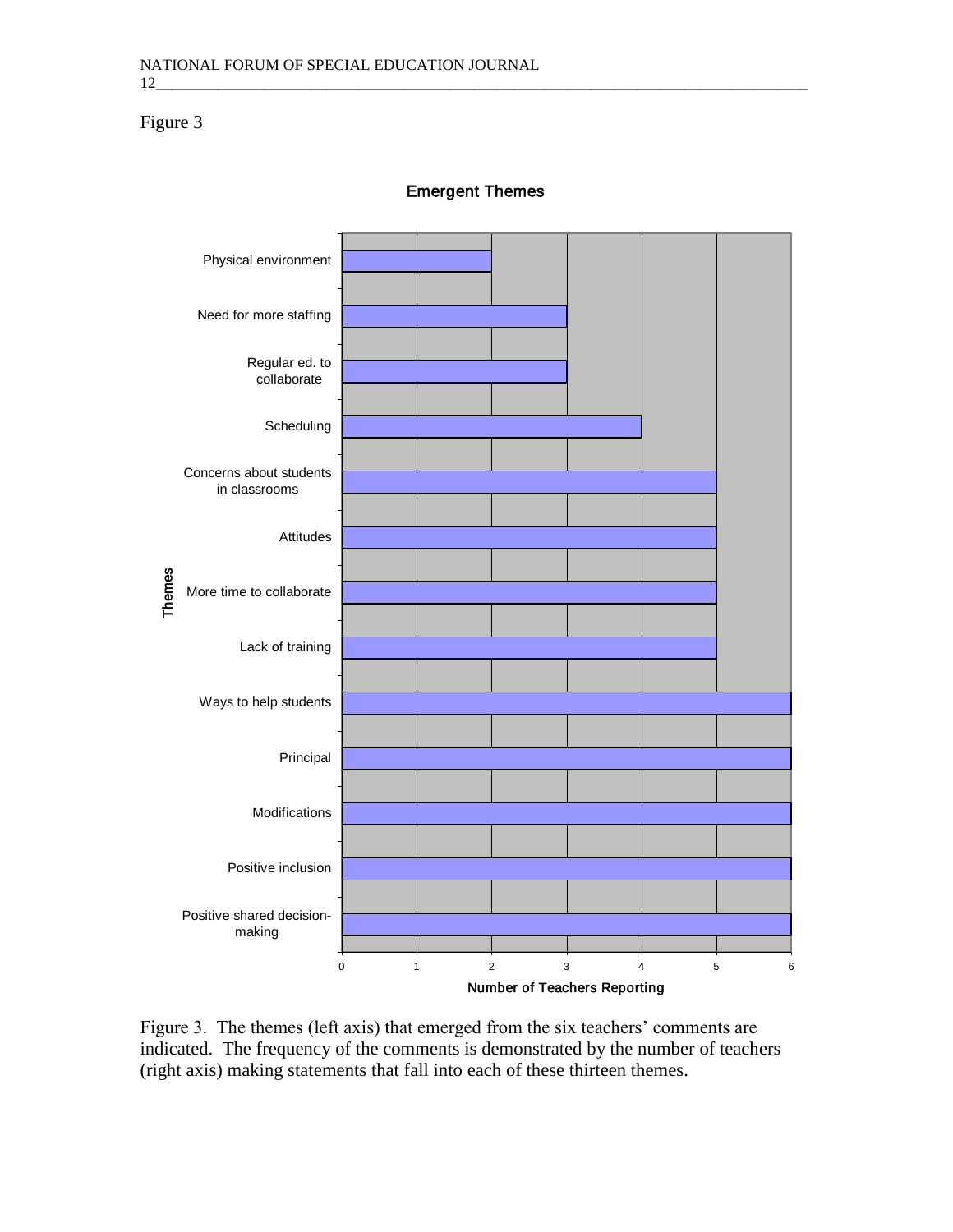Figure 3 is a numerical representation demonstrating how many of the six interviewed teachers made comments falling into the emergent themes categories. An awareness by the teachers is exhibited within this figure of seeking out more knowledge that will benefit the students during the implementation of inclusion. Although the teachers reported some concerns over attitudes within the school environment, a need for more staff to help, and better ways of scheduling special needs students, their overall concerns reflected the ways that they utilize the resources available and view attributes within the building. This is indicated by comments regarding the manner in which they help students in their classrooms.

Within this group of teachers, there were many ways reported in which students receive help. A few examples are: positioning the student close to the teacher if they are distractible, testing the student separately and using flashcards, guiding students' hands individually for writing, designing each lesson so that everyone can be successful, putting students in groups "so no one looks like they're getting help," and helping individual students to get started so that they can then work independently.

Five of the emergent themes (Positive shared decision-making, Positive inclusion, Modifications, Principal, and Ways to help students) were referred to by all six of the teachers. Four other emergent themes were identified by five of the six regular classroom teachers. Examples of teachers' comments in these themes included: "It's a committee decision with almost everything we do." "Students get to spend time with their peers and don't feel different." "Inclusion shows all the kids that everybody can learn." "This is so much better than busing the kids to different schools." "Students don't seem to notice any difference between students."

## **Discussion Shared Decision-Making Impacting Inclusion**

The results of this case study strongly suggest that shared decision-making can impact the process and resolve barriers to inclusion for special needs students. Given the fact that the most reported barrier to inclusion was concerns with modifications, it becomes more relevant that deciding on modifications as a team at SAT (Student Assistance Team) and IEP (Individualized Education Program) meetings is viewed by teachers as a way to resolve inclusion barriers, and provides teachers opportunities to participate in decisions. Setout (2001) reminds us that while inclusion is not required, it is necessary to utilize a team to determine the least restrictive environment for the child.

A team approach was substantiated by the teachers' comments in this case study. As one teacher said, "The outcome of shared decision-making at this school is to get the best possible situation going for that child." Another teacher commented, "Regular classroom teachers are included by giving input into scheduling the student."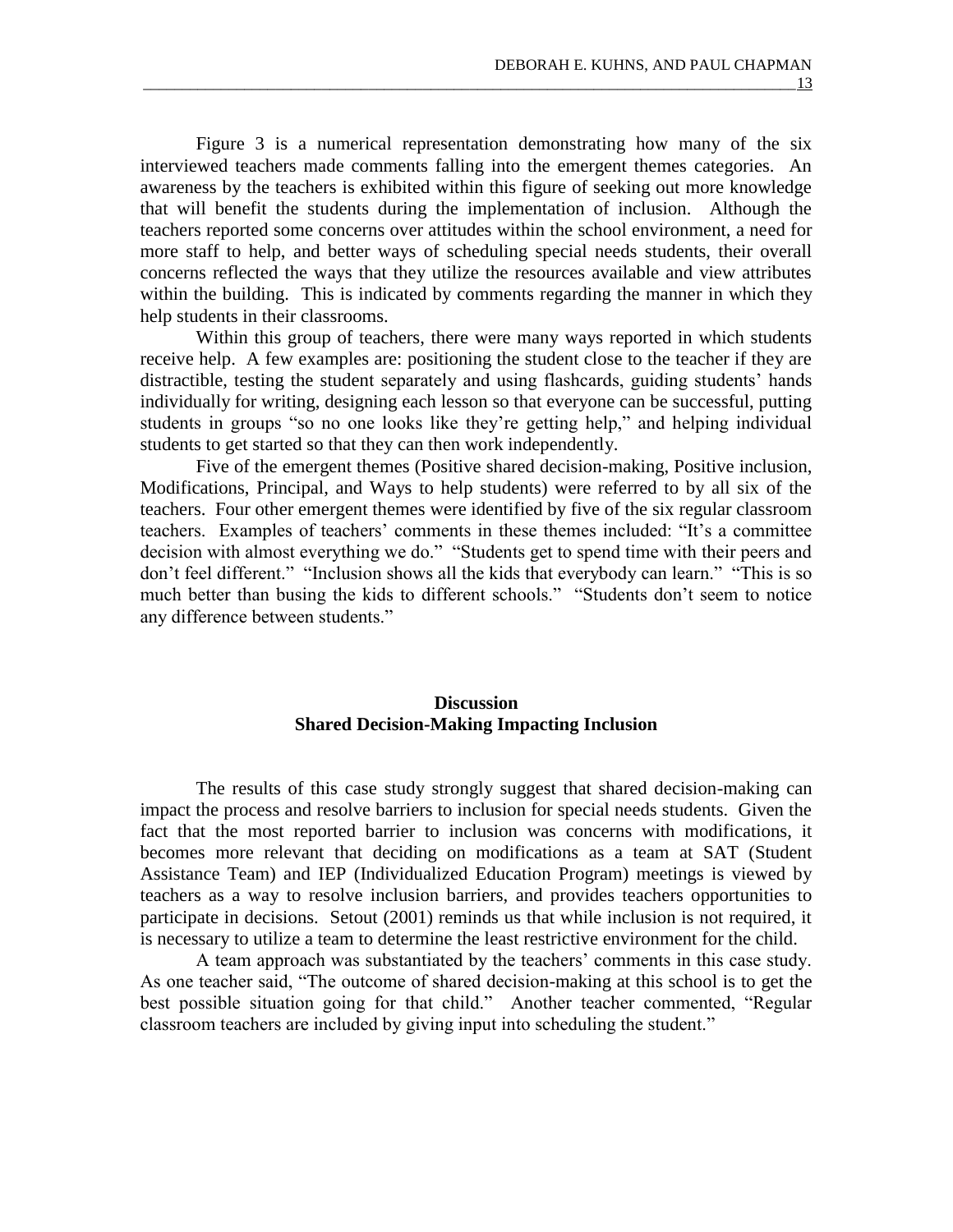### **Shared Decision-Making Resolving Barriers for Inclusion**

Problems exist with the implementation of inclusion because of lack of training for teachers and lack of administrative support, according to Crockett and Kauffman (1998). This case study confirms the teachers' feelings of inadequacy concerning training and knowledge by teachers wanting to know more about disabilities, with lack of training being identified by five of the six teachers as a barrier to inclusion. However, support by the principal in this study is indicated with statements such as, "The principal was right there and got something done" and "Our principal is involved with the IEP meetings and in the process." Literature confirms that the principal's support is key to effective inclusionary practice (Rude & Anderson, 1992).

While Nolet and McLaughlin (2000) recommend that all teachers become skilled at making accommodations in order to be able to demonstrate that all students can make meaningful progress in the general curriculum, a study by Scruggs and Mastropieri (1996) indicated that teachers surveyed responded that they lacked the skills or training to modify instruction, much like the teachers in the current study when they requested more strategies and techniques.

While teachers are being resourceful in developing ways to help students be successful in classrooms, the actual modifications on students' IEPs are possibly not being followed. Instead of interpreting this as little correlation between what teachers should be doing and what they are doing, an alternative explanation could be that the regular classroom teachers do know the students better, as they suggest. A study by Vaughn and Schumm (1996) revealed that general educators are unlikely to make extensive time-consuming adaptations that they do not believe to be effective practice. Their study further reported that teachers were more comfortable with considering or accepting teaching techniques and practices that stemmed from their own ranks.

More collaboration time and discussion within SAT and IEP meetings could lead to further modifications being placed on the IEPs as recommended by the regular classroom teachers since they have many suggested modifications that would benefit students. By communicating at the IEP meetings what the students' needs are and ways to help the student in the classroom, the regular education teachers will help to create more beneficial IEPs for students.

Lack of time to collaborate with special and regular educators together was indicated by comments about teachers needing "…time for special educators and regular educators to talk together." Graden and Bauer (1991) emphasize that inclusive education cannot be successful without collaboration since inclusion is predicated on professionals working together for the purpose of improving the education of all students in the school.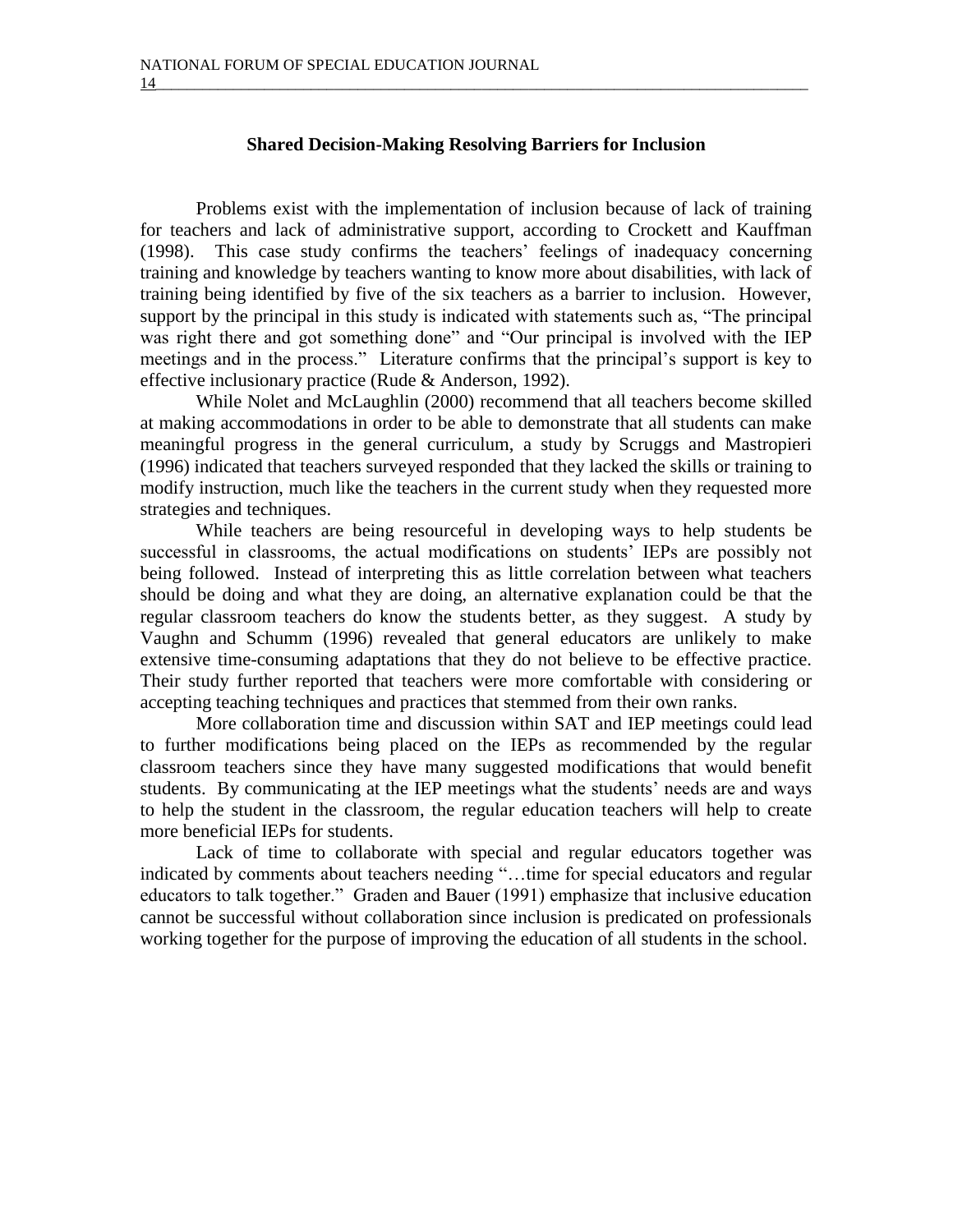### **Regular Educators Included in the Decision-Making Process**

A teacher reporting, "The teacher has input about what's going on and we sit down as a team to decide what's best for the student" supports the idea of shared decision-making. As one teacher reported, "Shared decision-making improves inclusion because everybody has a different opinion and everybody sees a child differently." Getting together and discussing those differences to provide the best services benefits the child. Regular educators share in decisions that assist in implementing inclusion within this school at SAT and IEP meetings by scheduling and planning for curriculum, with modifications through collaboration, and by determining what's best for the students.

#### **Summary**

Teachers are requesting training and knowledge about characteristics of disabilities, strategies, and techniques to better instruct special needs students, as well as asking for methods to implement inclusion practices in their classrooms. Finding time for regular and special educators to collaborate becomes the responsibility of the principal. Although this will be a challenge, indications are that this would be a worthwhile endeavor that would increase opportunities for shared decision-making, provide time to work as a team, and contribute to ownership, which would help to resolve barriers to inclusion and improve inclusion practices within this school. The benefits of this have been demonstrated within this case study and substantiated by research.

The supporting data from this case study indicates that while teachers feel positive regarding shared decision-making, they want more time for collaboration and sharing ideas. Teachers despite continued concerns about modifications indicate positive feelings regarding inclusion and ways to help special needs students. The current study conducted in this rural elementary school supports what researchers have recognized, that how educational leaders interpret the principles of Least Restrictive Environment has a significant effect on how schools are structured and classrooms designed to address the needs of all students (Crockett and Kauffman, 1998), and that teachers' beliefs about instruction focus on meeting the needs of the class as a whole rather than on implementing specific instructional practices that will meet the needs of target students (Vaughn & Schumm, 1996).

According to one of the teachers interviewed for this study, "Shared decisionmaking has an impact on how teachers feel about inclusion - and that's half the battle." There is a continuing need to understand the importance of shared decision-making and the beneficial implementation of inclusion for students with disabilities. The six teachers interviewed for this case study had a combined 144 years of experience with a range of 17 to 30 years, yielding an average of 24 years of experience. Allowing teachers with acquired knowledge to share in decisions will lead to benefits for special needs students.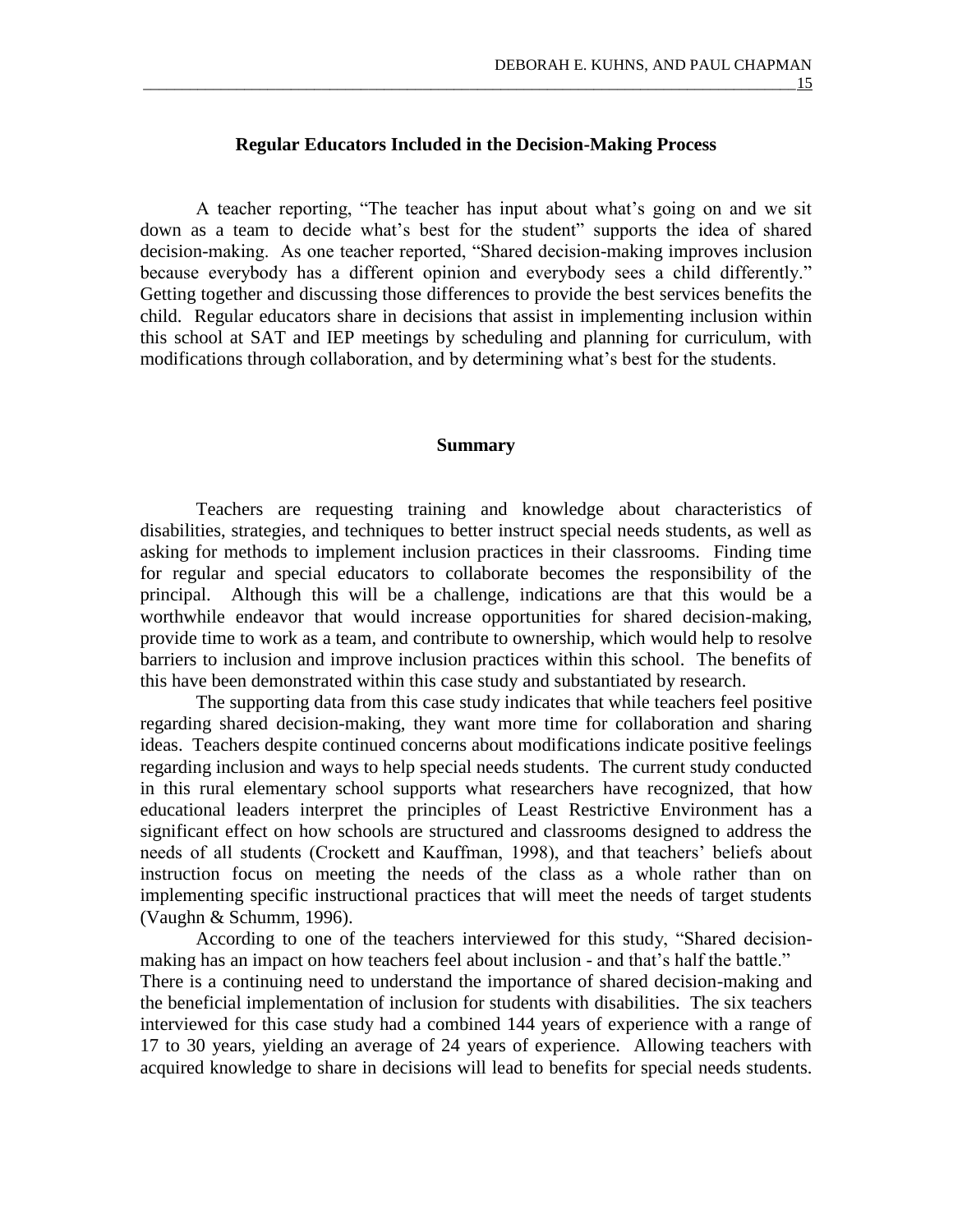Further investigation of these topics will improve theory, research, and practice for instruction that will benefit all students.

### **References**

- Crockett, J. B., & Kauffman, J. M. (1998). Classrooms for students with learning disabilities: Realities, dilemmas, and recommendations for service delivery. In B. Y. L. Wong (Ed.), *Learning about Learning Disabilities* (2nd ed.) 489-525. San Diego, CA: Academic Press.
- Crockett, J. B., & Kauffman, J. M. (1999). *The least restrictive environment*. Mahwah, NJ: Lawrence Erlbaum Associates, Publishers.
- Fullan, M. G., & Miles, M. B. (1992). Getting reform right: What works and what doesn't. *Phi Delt Kappan 73 (*10), 745-752.
- Graden, J. L., & Bauer, A. M. (1991). Using a collaborative approach to support students and teachers in inclusive classrooms. In St. Stainback & W. Stainback, *Curriculum considerations in inclusive classrooms: Facilitating learning for all students* (pp. 85-100). Baltimore, MD: Paul Brookes Publishing Company.
- Janney, R., Snell, M., Beers, M., & Raynes, M. (1995). Integrating students with severe disabilities into general education classes. *Exceptional Children, 16,* 425-439.
- Liontos, L. B. (1994, March). *Shared decision-making*. Eugene, OR: ERIC Clearinghouse on Educational Management. (ERIC Document Reproduction Service No. ED368034)
- Meadows, B. J., & Saltzman, M. (2002, March). Shared decision-making: An uneasy collaboration. *Principal, 81*, (4), 41-48.
- Nolet, V., & McLaughlin, M. J. (2000). *Accessing the general curriculum: Including students with disabilities in standards-based reform*. Thousand Oaks, California: Corwin Press, Inc.
- Rude, H. A., & Anderson, R. E. (1992). Administrator effectiveness in support of inclusive schools*. CASE in POINT, 7* (1), 31-37.
- Sergiovanni, T. J. (1994). *Building community in schools.* San Francisco, CA: Jossey-Bass.
- Setout, K. S. (2001, November). Does federal law require inclusion? In T. Waddle, *Inclusive education.* Retrieved January 1, 2004, from <http://homepages.wmich.edu/~t1waddle/ed310.htm>
- Strauss, A., & Corbin, J. (1998). *Basics of qualitative research: Techniques and procedures for developing grounded theory.* Thousand Oaks, CA: Sage Publications.
- Vaughn, S., & Schumm, J. S. (1996). Classroom ecologies: Classroom interactions and implications for inclusion of students with learning disabilities. In D. Speece  $\&$  B. Keogh (Eds.), *Research on classroom ecologies: Implications for inclusion of children with learning disabilities* (pp. 107-124). Mahwah, NJ: Lawrence Erlbaum Associates.
- Villa, R. A., & Thousand, J. S. (2003, October). Making inclusive education work. *Educational Leadership, 61*, 2, 19-23.